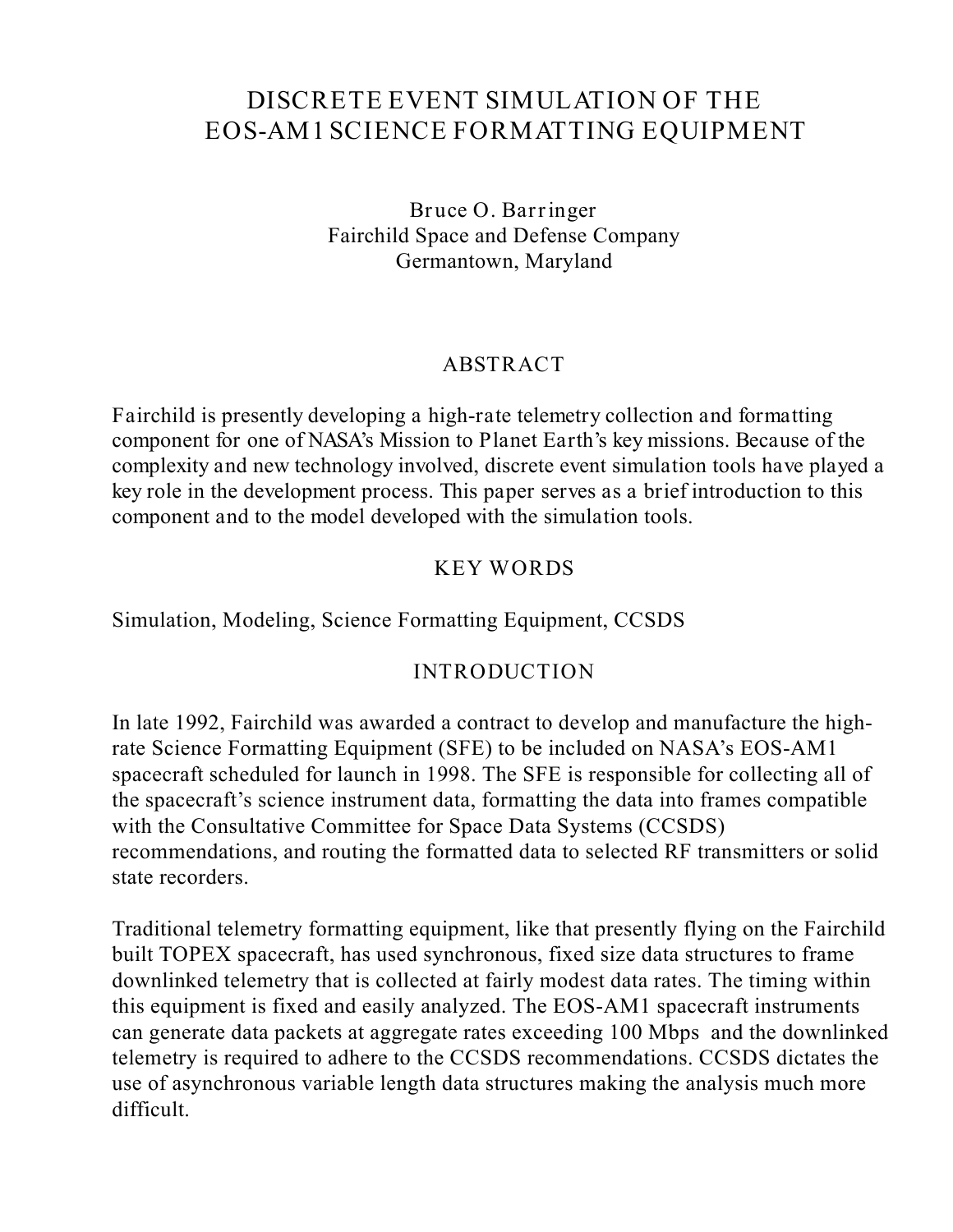Because of these complexities, Fairchild has chosen to implement and maintain a detailed discrete event simulation (model) as an integral part of the SFE design process. The results obtained from this model have been crucial in mitigating the risks associated with the hardware and software development.

## **OVERVIEW OF THE SFE**

To understand how the model generates useful results one must first know a little about how the SFE operates. A block diagram of the SFE is shown below in Figure 1.



**Figure 1: Block Diagram of the SFE**

This block diagram functionally shows half of a redundant configuration. On the input (left-hand) side of the figure, it can be seen that the SFE interfaces to 2 types of instruments - high-rate instruments and low-rate instruments. High-rate instruments utilize dedicated, point-to-point electrical links to output their packetized data to a High-rate Packet Multiplexer (HPM) card at rates up to 50 Mbps. Each HPM card can service up to 3 such interfaces. Low-rate instruments utilize a 1553B serial data bus to transport their packets to the SFE's Low-rate Packet Multiplexer (LPM) card. The LPM card also provides the Command & Telemetry interface to the spacecraft computer. As implied by the name, the Packet Multiplexer cards multiplex the received instrument data packets into fixed-length, CCSDS data structures called Virtual Channel Data Units (VCDUs) that are routed to the High-rate Downlink Interface (HDI) card via a backplane. The HDI prepends header information and appends Reed-Solomon check bits to the frame to form Channel Access Data Units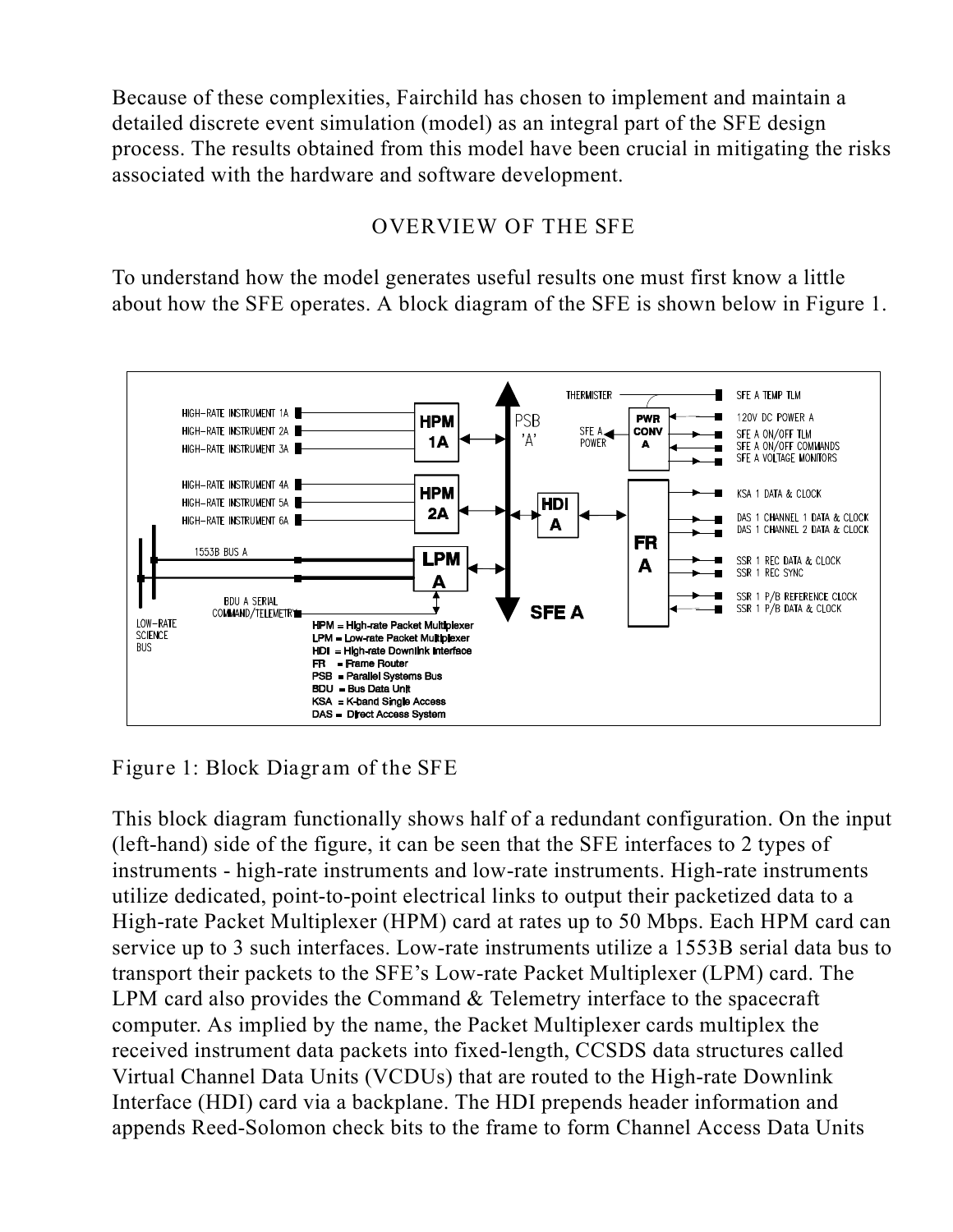(CADUs) which are then routed to 1 or more RF transmitter or Solid State Recorder outputs via the Frame Router (FR) card.

As mentioned above, the HPM, LPM, and HDI cards utilize a backplane interface to communicate with one another and to transport data. The industry standard Multibus II Parallel System Bus (PSB) was chosen to serve this function. The 32-bit wide PSB has a gross data transfer capability of 320 Mbps. One of the key reasons for choosing the PSB was the availability of a very efficient, low overhead transport mode called solicited messaging. It is this mode that is used to transport the frames between the SFE's Packet Multiplexers and the HDI cards.

As might be gathered from the discussion above, one of the more challenging design efforts was the HPM card. A block diagram of this card is shown below in Figure 2.



**Figure 2: Block Diagram of the HPM**

The HPM consists of 3 sections: a high-rate instrument interface section that services 3 instruments, a Direct Memory Access (DMA) based data transfer section, and the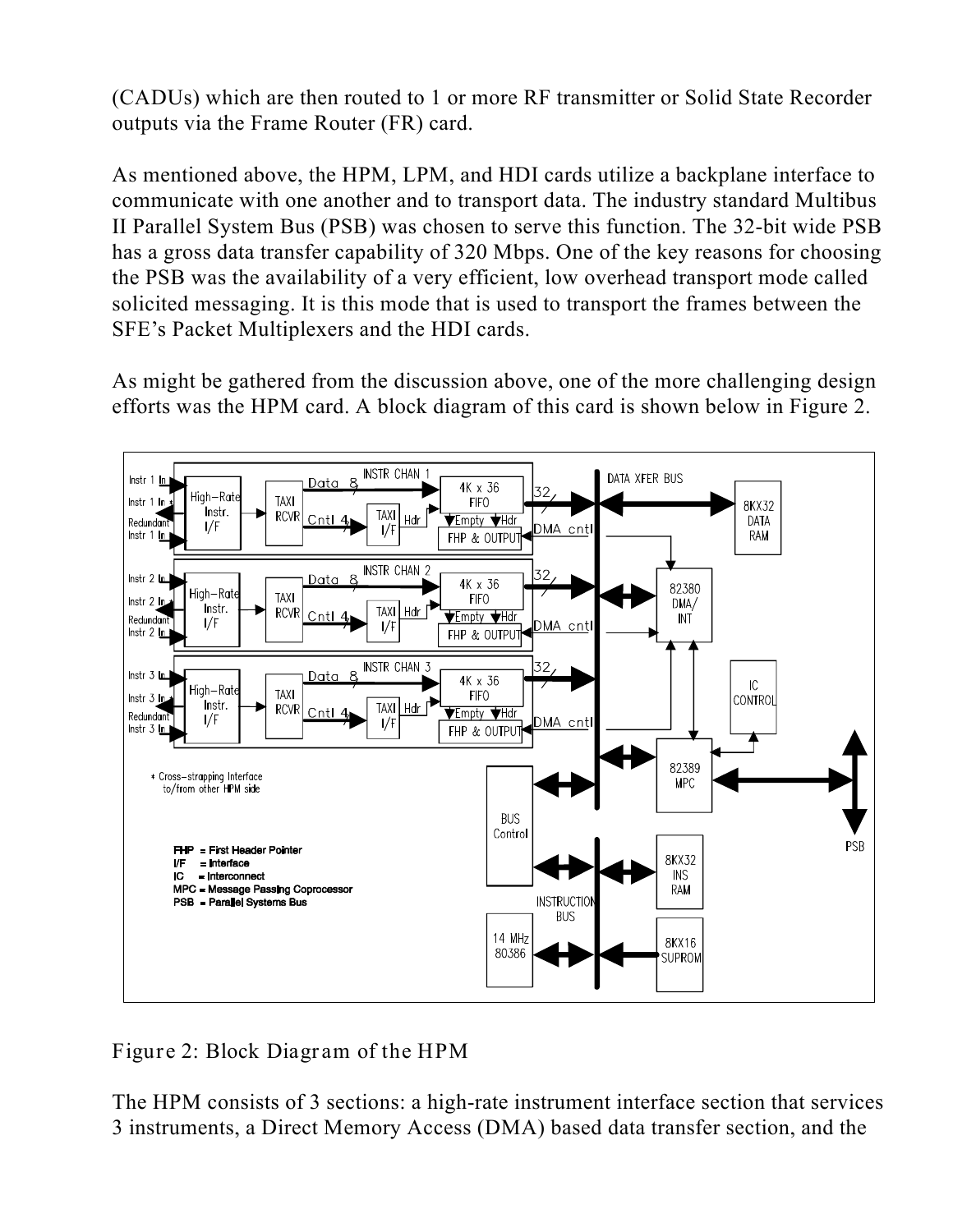microprocessor based control section. As can be seen in this figure, the design is based around the Intel 80386 microprocessor and related family parts.

### **OVERVIEW OF THE MODEL**

Early in the design process it was determined that 2 areas needing significant attention were the utilization of the PSB and the utilization of the DATA XFER BUS (DXB) on the HPM card (see Figure 2). To minimize hardware costs it was desirable to limit the speed of the hardware to 14 MHz. For similar reasons, it was decided to utilize the PSB in a relatively simplistic (i.e., bandwidth inefficient) fashion by only allowing a single solicited message transfer at a time. To verify that the SFE would work properly with these constraints it was necessary to construct a detailed model with focus on these 2 areas.

To assist with this effort, the NETWORK II.5 discrete event simulation tool from CACI Products Company was utilized. This tool allows one to build models based around hardware elements (Processing Elements, Transfer Devices, and Storage Devices) and software elements (Instructions, Modules, Files, Messages, and Semaphores) that are event driven. A block diagram of the hardware configuration of the constructed model is shown below in Figure 3. The hardware model consists of 20 Processing Elements, 2 Storage Devices, and 5 Transfer Devices. A total of 55 software Modules are distributed amongst the 20 Processing Elements to define the functionality of the system.

Since an area of focus in the model is the HPM card, the model is more detailed for this card. For example, in Figure 3 the functions of each of the HPM's are actually represented by 6 Processing Elements (HPM #1, PE 1, PE 3, I1, I2, and I3), one explicit Transfer Device (BUS1), and a Storage Device (RAM1). In this model IN1 - IN6 represent inputs from the 6 high-rate instruments. The condition modeled is where the instruments always generated maximum length packets which is anticipated to be the worst case.

One of the key purposes of the simulation was to measure the loading on the PSB and DXB busses of the HPM cards (BUS1 and BUS2 in Figure 3) as a function of instrument data rate. NETWORK II.5 provides a number of tools, both graphical and tabular, to present simulation results.

In Figure 4 below the PSB loading is shown for a 20 msec run with all the instruments setup to generate data at their maximum allocated rates (an aggregate of about 109.4 Mbps). At these rates the loading on the PSB averages 67%.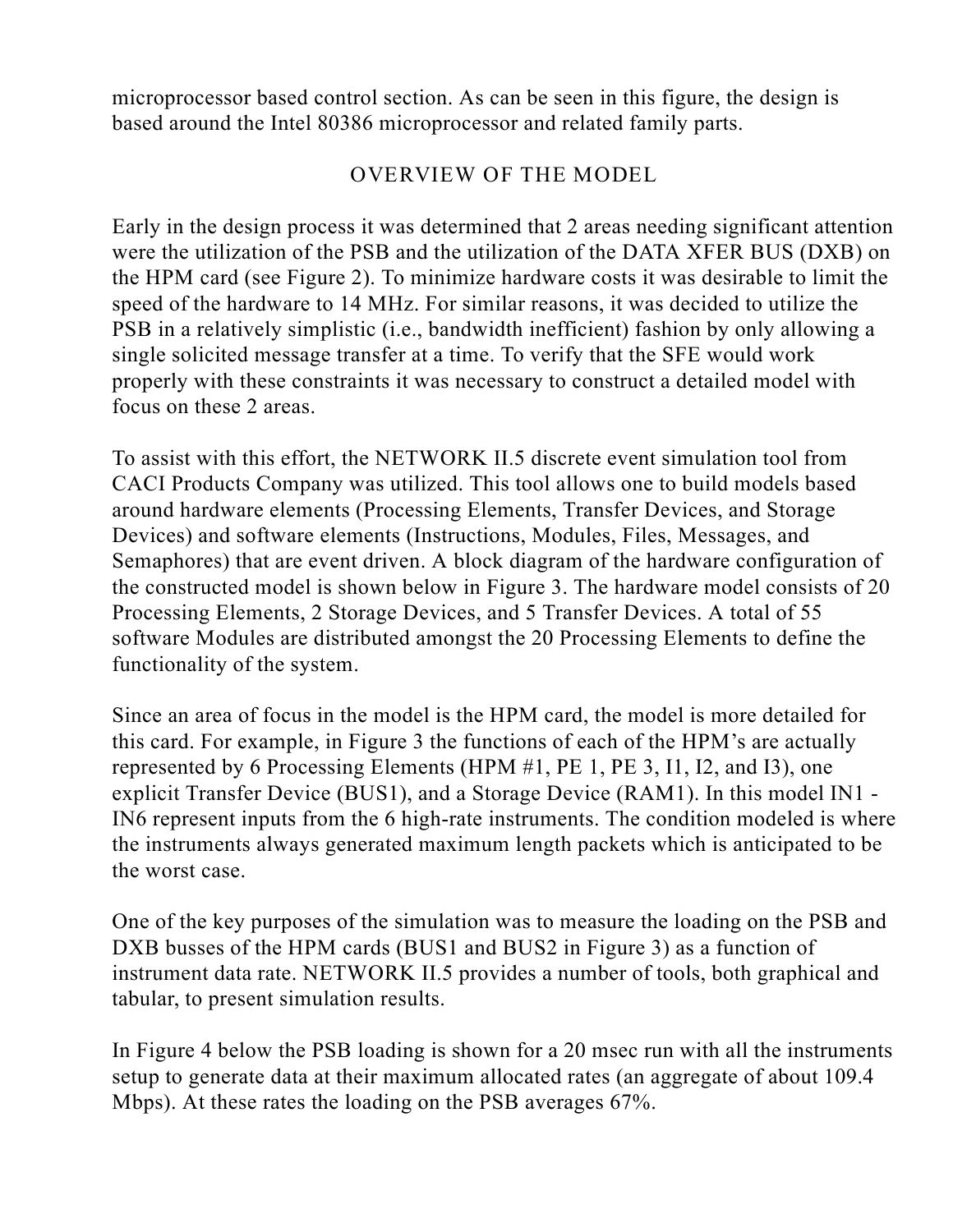

**Figure 3: Simulation Hardware Block Diagram (NETWORK II.5 generated)**



**Figure 4: Loading on the PSB at the Maximum Allocated Instrument Data Rates (NETWORK II.5 generated)**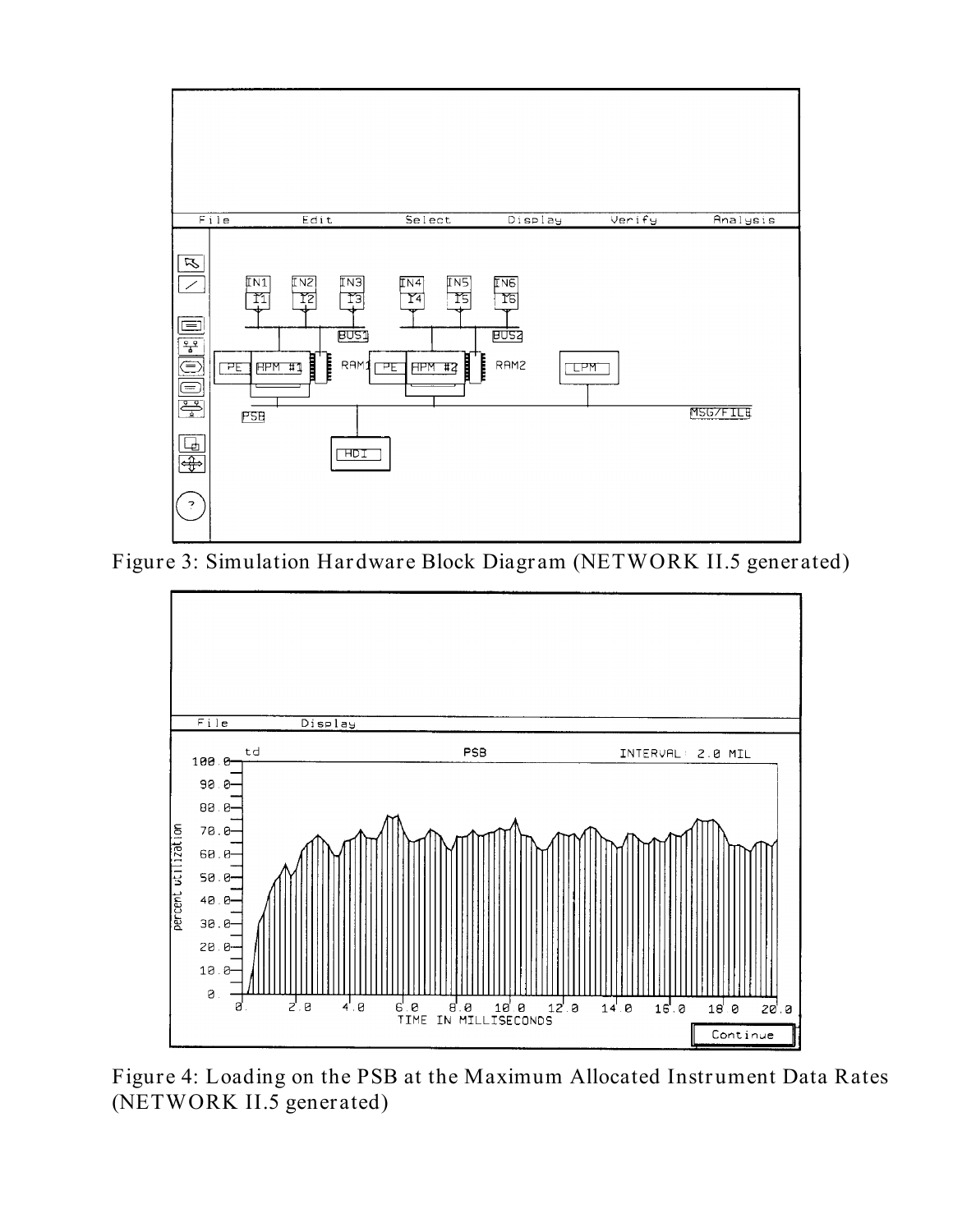In Figure 5 below a similar diagram is presented that shows the HPM1 DXB loading (the worst case of the 2 HPMs) for a 20 msec run with the 3 attached instruments setup to generate data at their maximum allocated rates (an aggregate of about 58.2 Mbps). At these rates the loading on this bus averages 83%.



**Figure 5: Loading on the HPM1 Local Bus at the Maximum Allocated Instrument Data Rates (NETWORK II.5 generated)**

## **SIMULATION RESULTS**

To determine the PSB loading curve (Figure 6 below), several simulation runs were made with the instrument data rates set to various values. Bus loading data was not collected for the first 10 msec of the run to allow the startup transient to settle out. The fourth run in the graph (labeled MAX) represents the loading at the allocated maximum aggregate instrument data rate of 109.4 Mbps. The other runs in this series scaled MAX upward or downward accordingly. The first value in the graph is 20% of MAX which is the approximate average aggregate instrument rate for EOS-AM1. At the average aggregate rate the PSB loading is about 16%.

As is shown in Figure 6, within the normal operating region, the PSB loading will be linearly related to the offered aggregate instrument data rate. This linear relationship breaks down at an offered instrument data rate greater than about 138 Mbps. At this point the PSB (as it is being simplistically utilized) can no longer transfer the data fast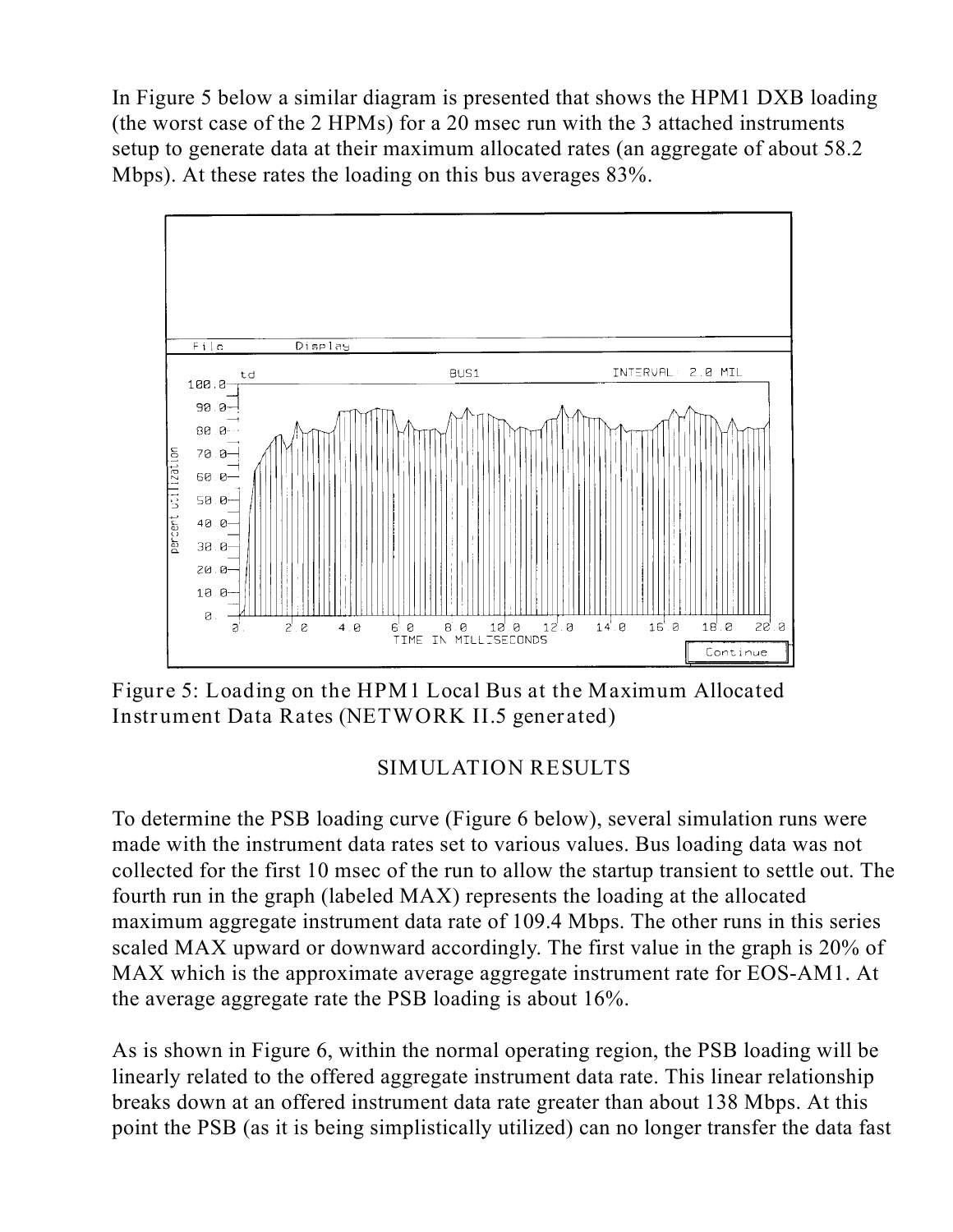enough to keep up with the inputs into the HPM cards. The symptom of this breakdown is that the RAM1 and RAM2 Storage Devices on the HPM cards begin to overflow. At the operating point immediately preceding overflow, the maximum utilization of the RAM storage that was observed was 79,616 bits - well less than the provided 266,144 bits. Likewise, this run exhibited a maximum FIFO utilization of 194 32-bit words - again well less than the provided 4,096 words. This confirms that the limiting element is the backplane and that all data queues are properly sized.



**Figure 6: Loading on the PSB as a Function of Aggregate Instrument Data Rate**

Similarly, to determine the HPM's DXB loading curve, several simulation runs were made with the attached instrument data rates set to various values. HPM1 was analyzed since it is expected to handle the most data. To decouple possible PSB interactions the HPM2 instruments were turned off (i.e., their data rates set to 0).

The HPM1 DXB loading results are shown in Figure 7 below. The fourth run in this graph (labeled MAXH) represents the loading at the HPM1 allocated maximum data rate of 58.2 Mbps (for the attached 3 instruments). The other runs in this series scaled MAXH upward or downward accordingly. The first value in the graph is 20% of MAXH which is the approximate average aggregate instrument rate expected for HPM1. At the average aggregate rate the DXB loading is about 21%.

The HPM DXB circuitry is designed to operate more efficiently at higher data rates. Therefore, unlike the PSB, a linear relation between data rate and utilization is not expected. This behavior is verified in the graph below. It was found that the DXB could support an offered instrument load up to about 84 Mbps. At this point the DXB can no longer transfer the data fast enough to keep up with the inputs into the HPM